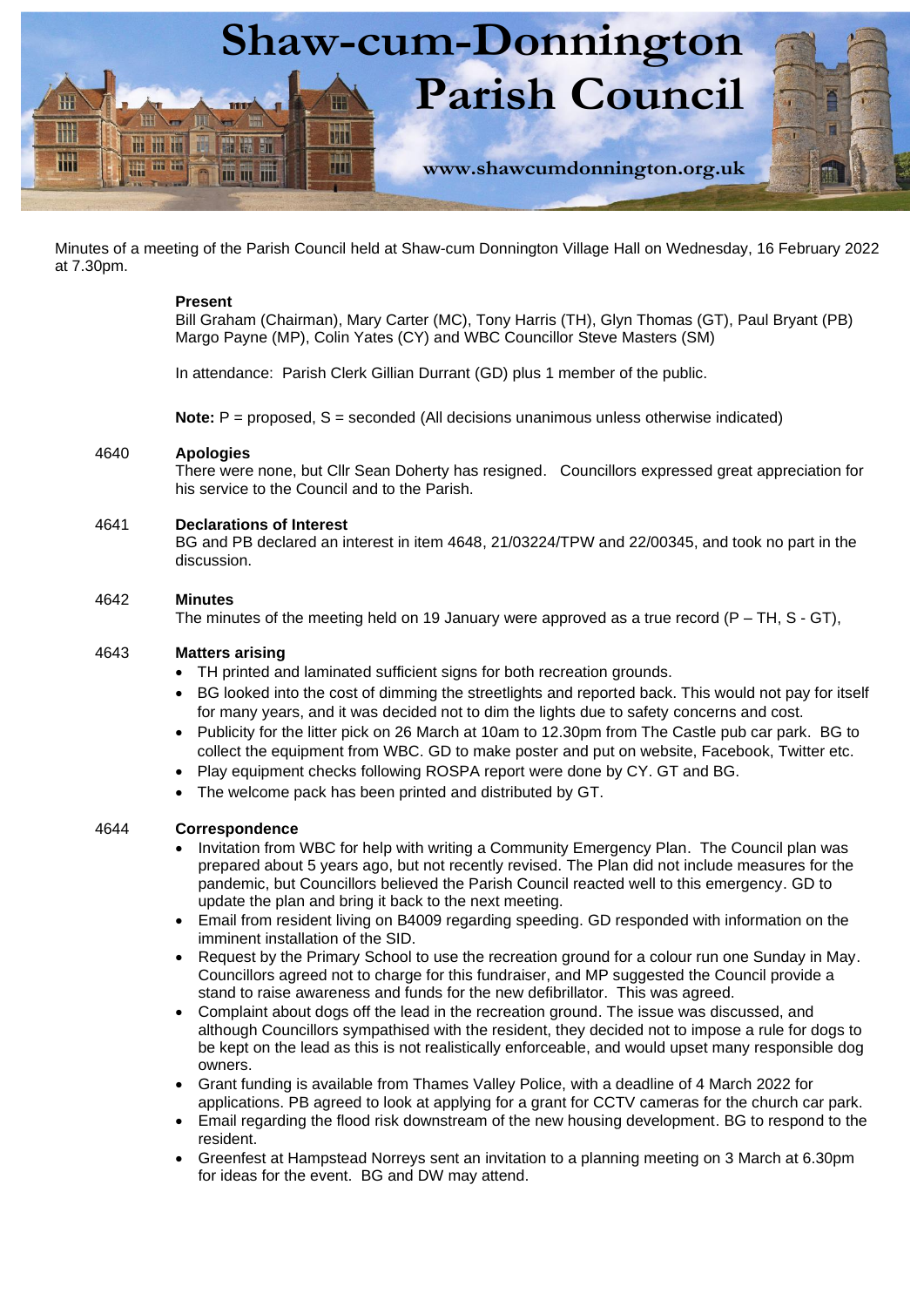#### 4645 **Finance**

The following payments were approved (P - CY, S - PB). BG and GT will authorise the payments. Payments for January.

| Payments for January: |                                             |           |
|-----------------------|---------------------------------------------|-----------|
| Litter Picker         | Litter picking January 2022                 | 64.45     |
| <b>G</b> Durrant      | Salary and expenses January 2022            | 833.16    |
| Groundsman            | Groundsman's duties                         | 70.00     |
| <b>HMRC</b>           | <b>PAYE/NIC</b>                             | 45.18     |
| <b>Bill Graham</b>    | cabinet for defibrillator                   | 558.00    |
| Mary Carter           | Materials for pavilion                      | 36.93     |
| Mary Carter           | ink for printer                             | 34.99     |
| Lib Dems              | Printing welcome pack insert                | 7.00      |
| <b>Ostrich Print</b>  | Printing of welcome packs for new residents | 95.00     |
| <b>WBC</b>            | Contribution for library 2021/22            | 1600.00   |
| NEST (DD)             | Clerk's pension January                     | 122.92    |
| Veolia (DD)           | Bin emptying January 2022                   | 57.71     |
|                       |                                             | £3,525.34 |
|                       |                                             |           |

Total payments authorised for January (excluding Direct Debits):  $\qquad 23,344.71$ 

#### 4646 **District Councillors' Reports**

SM mentioned that the coming year's Members Bids are open soon, for an August deadline, and members should consider a project costing £5,000 that would be eligible for a £2,500 grant. The Local Outbreak Engagement Board for Covid was meeting every 2 weeks, but will be meeting less frequently going forward. Local Covid figures here are slightly lower than they were, but still higher than regionally and nationally. WBC's budget meeting will take place on  $3<sup>rd</sup>$  March and is planned to take 6 hours. SM has submitted his petition on sewage pollution in local waterways to WBC and it will be debated on 17 March.

#### 4647 **Review of the following documents**

a) Investment Policy Approved  $(P - TH, S - PB)$ . It was agreed that the Investment Committee should meet on 16 March to review and ratify the Council's investments.

b) Standing Orders GD to remove the reference to 'standing' to speak, and the references to 'their' should be 'the councillor' instead. (P - MG, S - GT).

c) Code of conduct Councillors agreed to look at this in a future meeting. GD to circulate the new model Code of Conduct prior to the next meeting.

d) Governance and Management Risk Assessment Approved (P BG, S – PB). BG expressed concern about the satisfaction of Risk Clause 22. GD and TH to review the technology and practice.

#### 4648 **Planning**

#### Applications

21/03224/TPW Longacres, Oxford Rd, to prune or remove a number of mature trees. No objection  $(P - PB, S - MC)$ .

#### 4649 **Amenities**

- a) Fundraising for a new defibrillator at the Cricket Pavilion. TH to re-post the advert and publicise that we have received matched funding from the Greenham Trust.
- b) Progress of plans for Owen Road Field. TH to ask Charles Flower if he would advise us. The groundsman is happy to mow the paths through the meadow. MC suggested two people who can give advice on sowing the seeds.

# 4650 **Community Steering Group**

**The** next meeting is on 28 February. PB is concerned that WBC are not progressing the CAMP project. MC suggested that the actions on the CSG agenda that relate to the Council are clearly marked as such.

# 4651 **Planning for the Jubilee Events:**

# **Beacon Lighting on 2 June**

DW has found a bugler for the Beacon lighting event. BG provided a sample of the Beacon Tart, which everyone enjoyed. BG suggested a letter in March to advertise the Annual Parish Meeting, the Beacon lighting and the Jubilee Lunch, and a second letter in May for the Jubilee events (and the AGM).